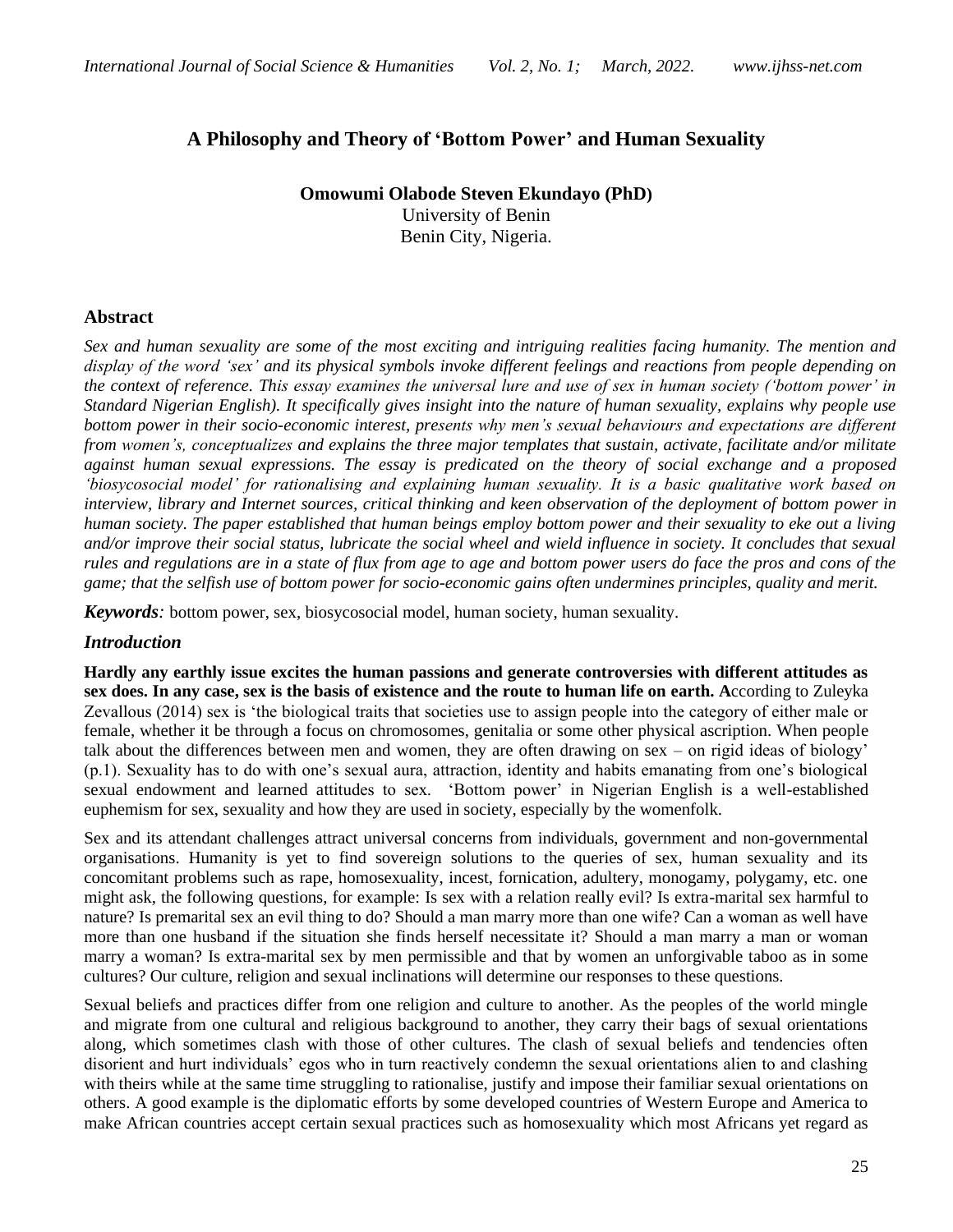abnormal or even sinful at their own present stage of thinking and development. Humanity and individual face a huge confrontation here. How are these issues to be resolved in the assembly of humankind?

This essay attempt to provide a template for the resolution and rationalisation of individual and global sexual conflicts. It is a basic qualitative research based on interview, observation and intuition, library research, the Internet, sociological observation and historical studies of how human beings express themselves sexually and how they respond to the questions of sex from others. It examines some social, psychological and economic theories, presents the dynamic 'biosycosocial model' for teaching, explaining and understanding human sexuality, and shows how people deploy bottom power to control and benefit from social phenomena. The paper also shows why sexual habits and expressions differ from age to age and from one society to another, and why there are differences in gender psychology of and gender attitude to sex. It argues and demonstrates that many sexual beliefs, norms and practices which some people want to die or kill others for are unnatural, ephemeral and violable, depending on the social template that backs them up.

## *Literature Review*

As Stephanie Meirmans and Roger Strands (2010, p. 1) observed, there exists a multitude of explanations and theories for sex, often referred to as 'explanatory pluralism'. Although different theories of human sexual behaviours are used in various fields of learning, this paper is hinged on the 'socialexchange theory' and the 'BiosycosocialModel' innovatedhere for a holistic explanation of bottom power and the use of human sexuality. Theories of sex may be categorised under four major headings. These are the *biological* (also *evolutionary*) theories, the *psychological* models, the *sociological* models, and then the *eclectic* approach.

### **Evolutionary (Biological) Theories of Sex**

According to Graham Bell (1982) 'sex is the queen of problems in evolutionary biology. Perhaps no other natural phenomenon has aroused so much interest; certainly none has sown as much confusion. The insights of Darwin and Mendel, which have illuminated so many mysteries, have so far failed to shed more than a dim and wavering light on the central mystery of sexuality…' (p. 19). Brad Harrub and Bert Thompson (2005, p.2) say that this 'central mystery of sexuality' 'deserves serious consideration in the light of its prevalence'. Evolutionary theories of sex claim that sex is a historical product of organic evolution, not the design of an intelligent creator. Within the evolutionary model, there are several other theories like the 'Tangled Bank'(Cartwright, 2000, p. 96), the Lottery Principle (Williams, 1975), the Red Queen (Valen, 1973), among many others.

### **The Sociological Models**

The social/sociological approach integrates different theories of sex from various sources, which are then applied for sociological analysis and research. There are, for instance, the c*ognitive behavioural learning theory, feminist theories, women theory, the social exchange theory, etc. ((D' Augustino, 2007; Symons, 1979). Symons' (1979)* theory of social exchange strikes a chord here.

Donald Symons, an evolutionary scientist, says that 'everywhere, sex is understood to be something females have that males want". He argues that female reproductive strategies and attitudes are shaped by evolution and that male contribution to the processes of reproduction is minimal, compared with what the female undergoes for nine months and thereafter. So, sex for a male is pleasure and benefit, with little or no cost and pain. For a woman, however, the potential cost, consequences and implications of sex are far-reaching. Pregnancy, pain, pregnancyassociated illnesses, labour, changes in the body and even death. Putting all these into consideration, the female could hold back sex until she is sure that the man will offer more incentives beyond having sex with her. Symons equally argues that at times, these factors are not considered at all(Symons, 1979, pp. 253-261).

An interesting feature of the social exchange theory is the 'principle of least interest' which Willard Waller and Ruth Hillespoused in 1938 and 1951. Accordingly, a partner who is less interested or less in love has greater influence and power on the other who is more interested. Social exchange theory sees interaction between two persons from the angle of costs and benefits to each partner in the social union. 'Interactors are only likely to continue if each party gains more than s/he loses.' Essentially, the exchange theory assumes that social interaction is sustained because each person gives something to the other and gains something in return (Waller and Hill, 1951, p. 340).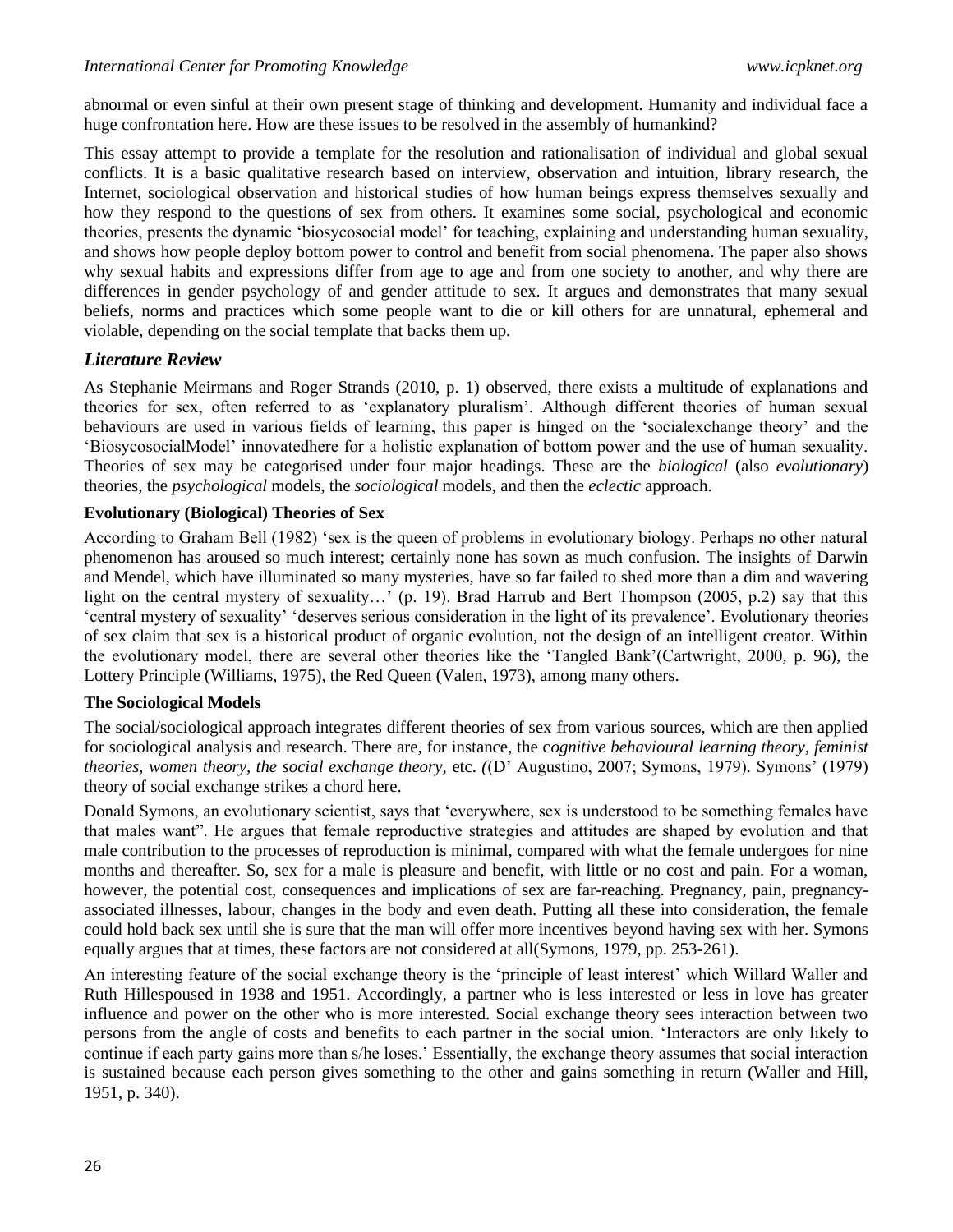#### **Sex as Female Resource for Social Exchange**

The theory of socio-economic exchange significantly explains the use of bottom power and human sexuality. On 'sexual economics', Roy Baumeister and Kathleen Vohs (2004) state as follows:

A heterosexual community can be analyzed as a market place in which men seek to acquire sex from women by offering other resources in exchange. Societies will therefore define gender roles as if women are sellers and men buyers of sex… Economic principles suggest that the price of sex will depend on supply and demand, competition among sellers, variations in product, collusion among sellers, and other factors. System in which men and women play different roles resembling buyer and seller… (p. 339)

Gary Becker (1976) says that four main assumptions underlie the economic approach to human behaviour. First, individual attitudes are linked in economic/market system where costs and benefits influence individual choices. Market forces (demand, prices and supply) determine the allocation of desirable resources. Second, there is competition among sellers, buyers of goods and services, and lastly, both buyers and sellers sell to maximize their benefits.

Baumeister and Vohs (2004) submit that cultural dynamics tend to endow female sexuality with value, whereas male sexuality is treated otherwise. So, sex in itself is not a balanced exchange, but a situation where the man is seen to have got something of value from the woman. To balance the scale, the man has to give her something else as payment or compensation because his own sexual contribution does not have enough value to match that of the woman. How much he gives her in terms of additional materials will depend on the cultural setting, their mutual understanding and expectations. 'When sex happens, therefore, it will often be in a context in which the man gives the woman material gifts, consideration and respect, commitment to a relationship as desired by her, or other goods' (Baumeister and Vohs, 2004, p. 340).

Baumeister and Vohs then expand Symons' social exchange theory to show that sex is a female resource for social exchange, arguing that women 'receive valued goods in return for their sexual favours'. Women are sex suppliers and men the buyers and consumers. 'Even though in one sense, a man and a woman who are having sexual intercourse are both doing similar things, socially, they are doing quite different things' (p. 341). They further hold that although men will offer women other resources in exchange for sexual intercourse, women will not do so ('except in highly unusual circumstances'). Sexual activity by women has exchange value, but male sexuality does not attract additional value in most society.

These assertions are contestable in today's world where women now consciously go all out to chase men for sex or marriage or for both. The so-called 'highly unusual circumstances' are now common. Yes, the norm is that women sexuality is often paraded as an economic resource for social exchange. However, *jigoloism* is now on the rise worldwide*.*Also, rich and older women, nubile ladies and rich young widows hankering for sexual relationships, companionship and marriage go the extra mile to use material gifts and money to buy, facilitate and sustain heterosexual relationships. In such situations, men become 'sellers' of sexuality while women are 'buyers.' What about homosexuality or sodomy: gays and lesbians?

The social exchange model undermines the *psycho-dynamic* nature of human sexuality, which the psychodynamic theory addresses (See 2.4.2: the Psychotemplate). Although the model based on economic principles very well explains the economics and commerce of sex, it does not give us insight into the psychology and purely social nature of sex. So, the theory of sex as economic resource for social exchange cannot adequately explain human sexuality in its totality. There are instances in which sex occurs freely between partners, not for any material or pecuniary benefit, but for its sake: sex for the sake of sex to express nature and humanness; for example, mad people have sex; prisoners do it as well, imbeciles have sex, among others. Therefore, an all-embracing model for the explanation of human sexuality is necessary. Hence the *Biosycosocial Model* (BM) is therefore proposed, elucidated and applied in this paper.

### **The Biosycosocial Model: A Phylosophy and Theory of Sex**

The *Biosycosocial Model* (BM) is proposed here for the explanation, teaching and understanding of human sexuality and the use of bottom power. The human world is made up of the **internal** and **external** templates of sex which are in a state of flux from age to age. The *internal* template consists of the biological/physiological foundations and compositions of sex; and the *external* refers to every other factor outside the biological and psychological templates. The external template is purely social; and being social, it comprises several other subtemplates such as (i) the cultural, (ii) the religious, (iii) the socio-economic, (iv) the socio-environmental, (v) the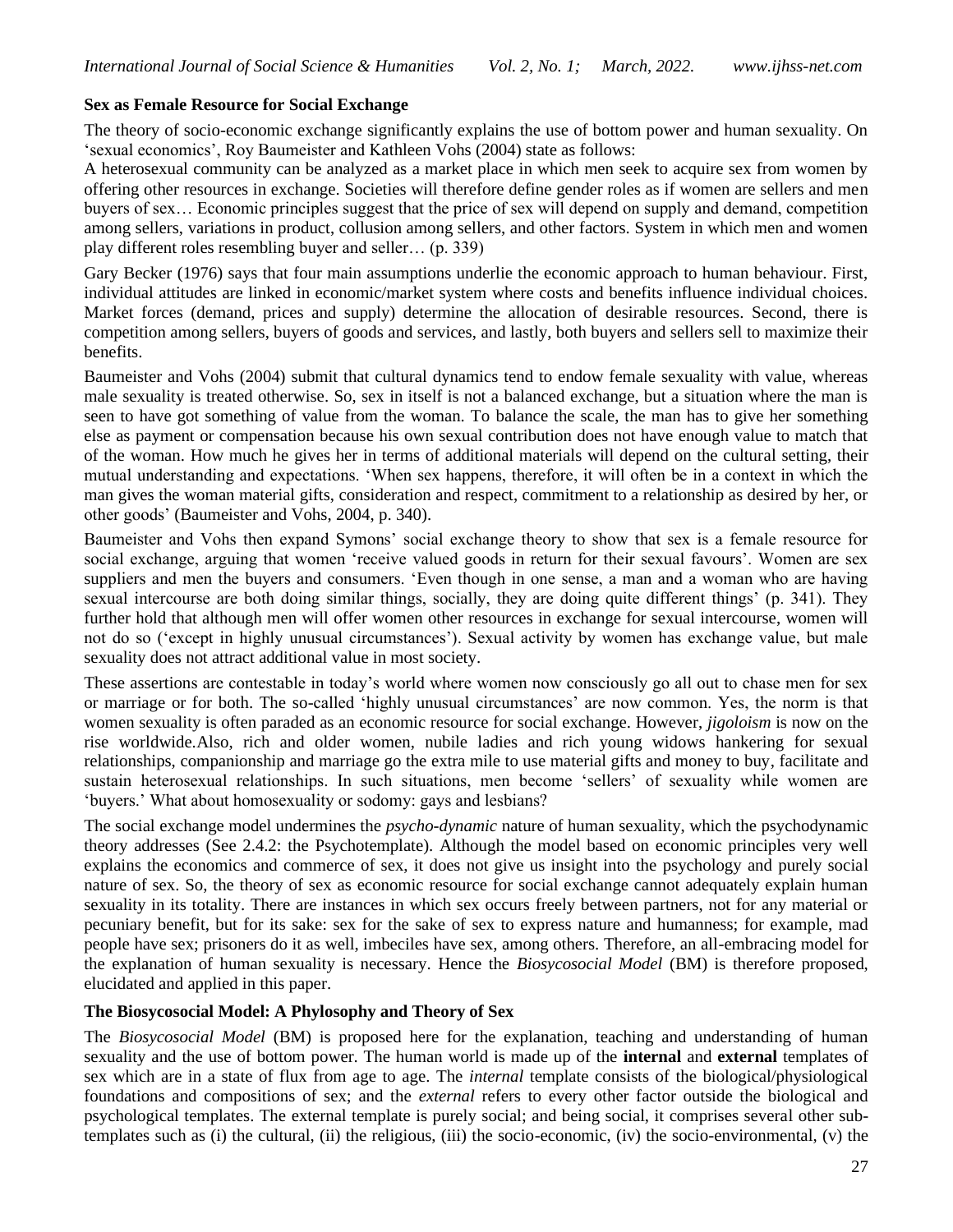professional/occupational and (vi) the individual and group. Whatever happens in the human body and psyche to facilitate or militate against sex is internal, and whatever happens outside the human body to facilitate or prevent sex is social or external. The internal template is primary: the foundation of sex, while the external template is secondary: the activation or dampening and consummation of sex.



**Fig. 1: The Biosycosocial Templates of Human Sexuality**

The biosychosocial model is interdisciplinary, providing for the biological (*bio*), psychological (*syco*), social or society (*socio*) bases, use and abuse of sex. This model makes allowances for all the departments of sex and sexuality and eliminates the weaknesses in the other models already examined. It also strengthens and provides a conceptual framework for many studies which show that different pressures and factors such as ethnic, religious, educational, professional, peer, psychological and social influence determine human sexuality and sexual expressions (See Insel and Roth, 2000; Chatterj, *et al*, 2004; Clinedinst, 2012). The three major templates are now explained in detail.

### **The Biotemplate of Sex**

First, it is assumed, as it is well known in physiological and evolutionary studies, that every human being has a biological template for the development of secondary sexual characteristics and expression at puberty. This is the *Sex Natural Biotemplate,* (SNB), which all human beings and animals possess. This biotemplate is fixed, like a fertile piece of land. Whatever the (*p)sycho* and *social* templates plant in the SNB grows, and flourishes, if tended. The SNB has sex spots, the deep cavities, organs and chemical messengers all over the body: the brains, pituitary glands, testes, ovaries, the male and female privates, which enable and activate sex to take place. No human being can afford to escape the biotemplate of sex and its dynamics. Sex according to Robert Lauer and Jeanette Lauer (1997) is what you are biologically – male or female. But sex also means sexual intercourse, which one can indulge in because one has the biological tools: the entire human body and its sexual organs.

Beyond the basic individual endowment of the sex biotemplate, the natures and compositions of the template differ from individual to individual. Some people's biotemplate compositions are more or less endowed than others with the sexual hormones, urge and vibrancy, which make them either sexually cold and frigid or hyperactive and nymphomaniac. Human sexuality is fundamentally based on the nature of the sex bioprogramme, which is independent of culture and physical environment. The bioprogramme is blind to the social template discussed below (3.4.3). It does not obey the rules of the social template unless forced, regulated and trained to do so. If not well regulated, it violates the rules of the social template, which is why society experiences the 'sexual abnormalities' so-tagged.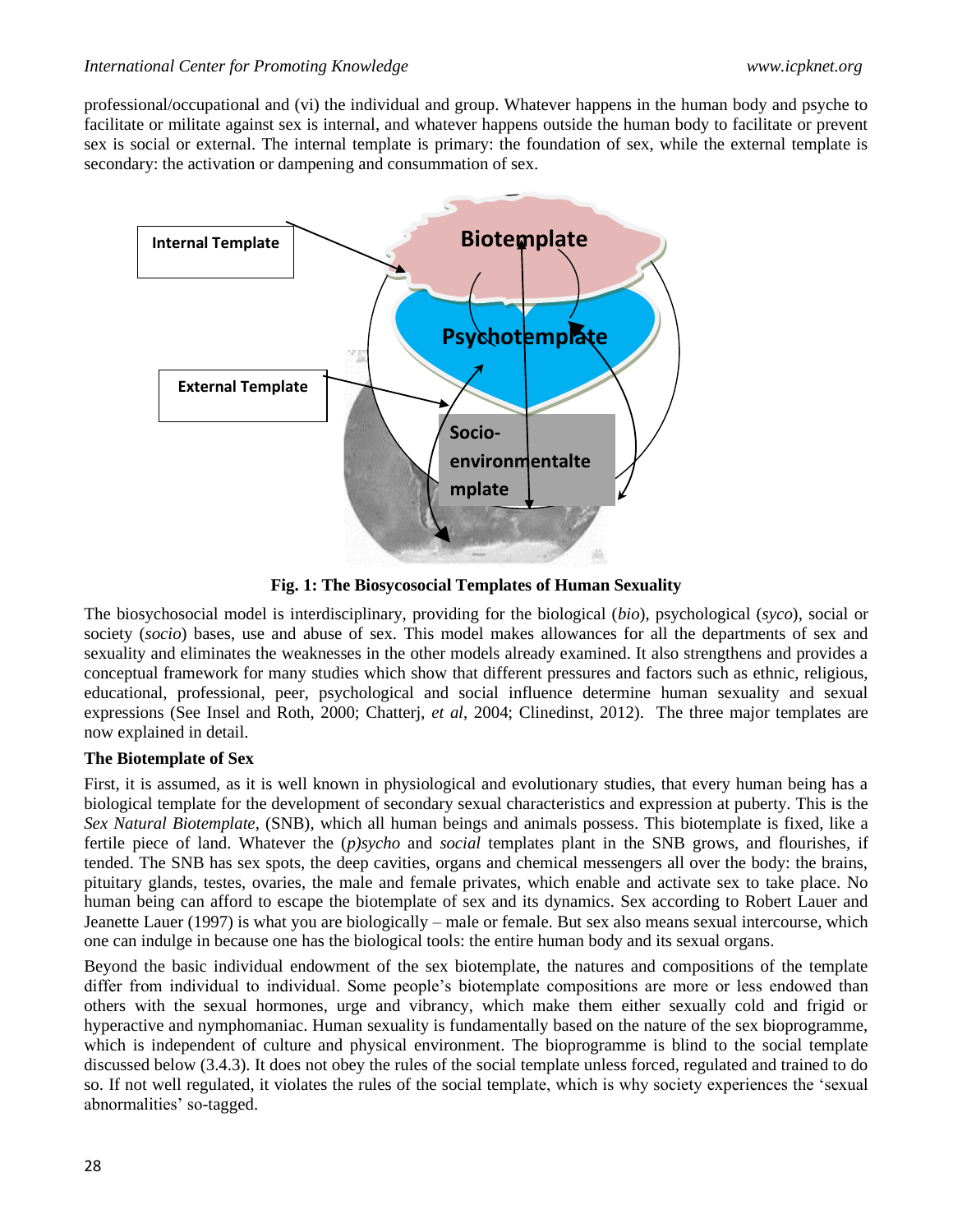The major function of the biotemplate is reproduction, making sex pleasurable and ensuring bonding. The biotemplate gives individual sexual consciousness which no one teaches anyone. If a young human being is isolated from a human community and marooned to grow and develop in a desolate island or forest, at maturity s/he still will have the biological template, experience sexual sensation, turgidity, clitoral vibration and so on. But the social template will be a clean slate for such an individual. How s/he then expresses him/herself depends on the nature of his/her sex biotemplate and psyche and who is available to him or her.

The NSB has its life span which gradually climbs and descends a curve of changes from birth to old age and death. In this paper, its span and graded curve is divided into eight periods. The first stage is **infancy** (0-5 years) at which stage the child has no socio-template and is not conscious of the biotemplate. The seeds of sex are latent at various sites of the body at this stage. Stage two is later **childhood** (5-10 years), the beginning of sexual consciousness and curiosity. Although the seeds of sex are still asleep, preparing to wake up soon, the child starts taking note of them with curiosity. Stage three is **blossom age** (10-16 years) when the biological hormones of sex gets released and secondary sexual characteristics become developed. It is a precarious stage. At stage four (the **ripe-for-pluck age**, 17-30), the individual is ripe for pluck, so to speak, and sexually energetic. It is the ripest age for marriage biologically when beauty and physical features are at their prime, looking so attractive that men want to have the young women for keeps and vice versa. It is also the age of adventures and sowing of wide oats. As already noted in several studies (e.g. Berzonsky, 2000; Melgosa, 2001; Daniel, 2001), stages three and four undergo many fast changes and are most tempting and tempestuous for adolescents and young adults.

Stage (5), **the peak of sexual maturity and experience** (25-40), is closely related to stage four. Although the individual is still very active at stage five, sexual expressions may now be characterised with some maturity, philosophy and sobriety. Both stages four and five are the periods in which individuals like to enter into the pact of marriage in most parts of the world. At stage six the individual is experienced in the social dynamics and diplomacies of love and sex. Stage six is **descending peak** (40-60 years), at which time sexual vibrancy, fertility and adventures start reducing while experiences there accumulate. Even though the individual is still sexually active, s/he is no longer as sexually vibrant and vigorous as s/he used to be at stages three to five. The sexual performance aptitude and rounds of those at stage three to five are usually higher than those of people at any of the later stages.

Stage seven (55-70) is **non-vibrant** and **descended** because the biotemplate is retiring from active service though it can still render staggered and experienced services with or without performance enhancement supports and medicine. Finally, we have the age of **lull** and **inaction** (70 and above) when the libido has become weak, lulled and inactive but not dead. The figure below shows the various stages of the biotemplate.



**Figure 2: The Developmental Stages and Characteristics of the Biotemplate**

Next to the SNB in the internal composition is the Sex Psychotemplate (SPT), which Freud' s Psychodynamic model has clearly presented(See Freud, 1896, 2009); but it needs to be further stretched to accommodate relevant features and manifestations of the psychology of sex that should be emphasised.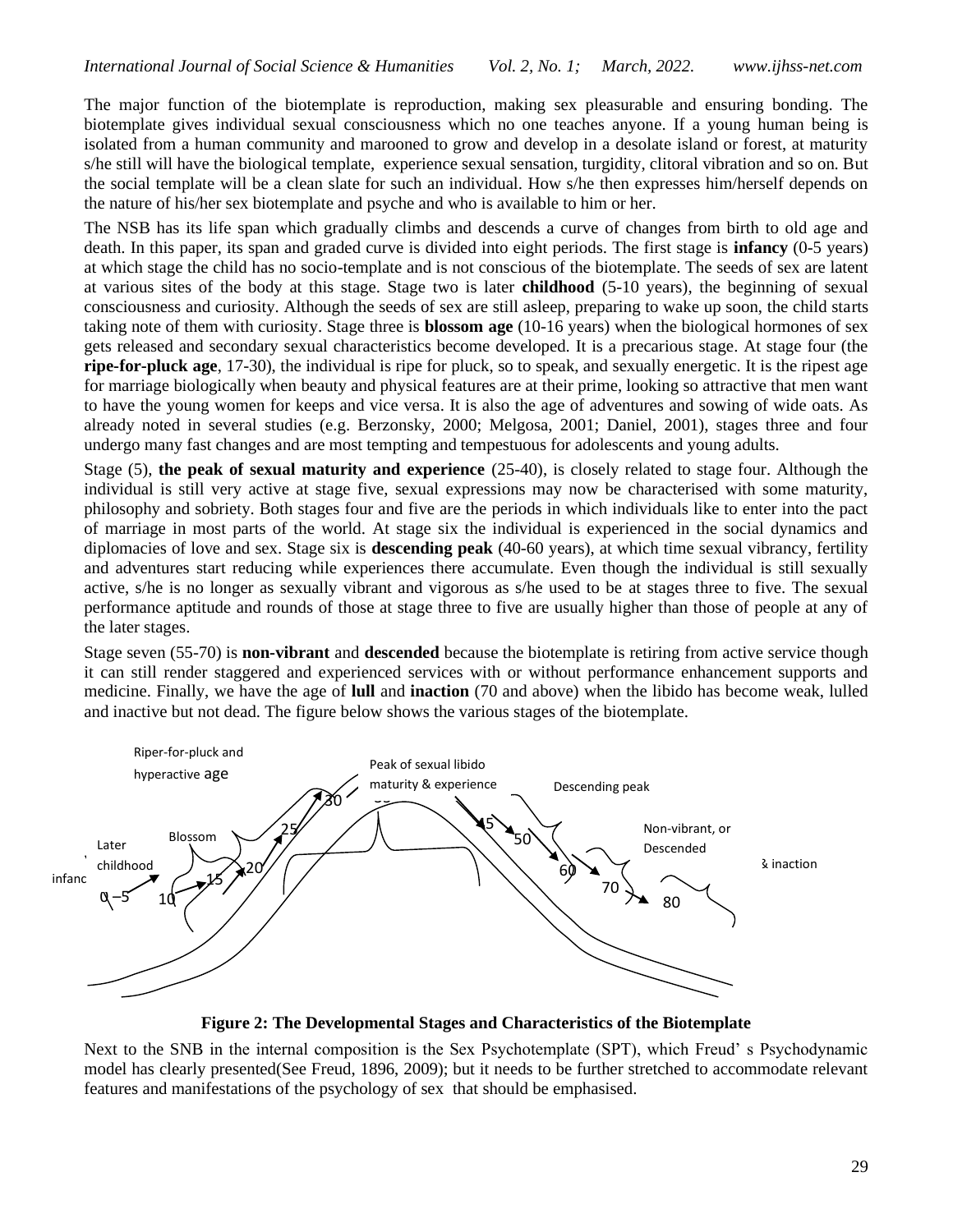#### **Sex (P)sychotemplate (SPT)**

Sex psychotemplate is a psychological phenomenon akin to Freud's psychodynamic theory, also called the psychological theory, which associates human sexual control, excesses and expression with the dynamics of the human mind; thinking and feelings. The works of Sigmund Freud stand out in this regard. According to Freud (1896), the three construct of the psyche which he calls *id, ego* and *supergo* are in a constant state of flux. The *id* is the largely unconscious structure of the psyche and the *libido* is the instinct energy or force in the *id* which accounts for sexual vibrations and energy. He developed some terms for explaining sexual expressions, habits and stages of development such as *Oedipus Rex, Electra Complex, oral stage, phallic stage, genital stage,* among others, which are well known in psychoanalysis and psychology.

Freud argues that the *libido* (sexual feelings and energies) can conflict with social and civilized norms of sexual expressions, a conflict which then generates individual sexual idiosyncrasies, libido is a dominant feature of the psychotemplate which should be checked to make individuals conform to the social rules of sexual behaviour (the social template). The norms of the social template do lead to tension in people, which constrains them to employ the *ego* (the self and physical energies) to express the bottled psychic forms of the *libido* (Freud, 1896; Freud, 2009). The psychotemplate of sex proposed in this paper concurs with Freud's psychoanalysis and explication of the nexus of the id, ego and superego. However, the psychotemplate of this paper is more embracing, incorporating Freud's id, ego and superego and further explaining gender, social and individual mindsets of sex.

According to James Giles (2008), human sexual desire is neither biological instinct nor the product of learning and culture. In his own theory of 'sexual desire', sex is a question of existential, social and gender consciousness. Having a gender in the first place makes human beings incomplete. The opposite gender therefore runs after the other gender to have fulfillment through caressing and other forms of sexual behaviours. Gile's (2008) theory of sexual desire underscores the social dynamics of sex, which is addressed in this essay under the social template of sex. However, Gile's concept is inadequate and self-contradictory. To say that human sexual desire is neither biological instinct nor the product of learning and culture is questionable because sex with gender is first of all rooted in biological make-ups before its social manifestations. If sex is a question of existential and social consciousness, then it necessarily will pull culture and learning along because culture and learning define and support social existence. There is no way in which nature and biological issues, learning and culture can be excluded from (the examination of) sex and human sexuality.

The social template proposed here consists of the cognitive, affective, psychomotor processes, knowledge and socio-cultural attitudes, perceptions, impressions and expectations that impinge on the human mind and brains and then influence and reinforce sexual beliefs and expressions. Human beings do think of sex, whoever and wherever they are: the popes, nuns, monks, celibates, let alone those who are sexually vibrant and active. A human being is an entangled mass of emotions, and sex is one of the most disturbing and pleasing of human passions. In an act of sex enabled by the biotemplate and conducive social environment, partners express their affective personality through the vibrant use of the sexual organs: the human privates in the main, the limbs and other body parts. Hence an act of sex is a pleasurable and enervating exercise, which human beings experience practically and imaginatively with nostalgia and that magnetic desire to do it over and over again. The human mind is a universal instrument, like a broadcast station, having several interconnected sections and the insulated wires of sex endowed with the wonderful propensities to generate, store, appreciate and beam feelings to others and in turn receive and enjoy feelings from others. The power of the human mind in this connection is infinite.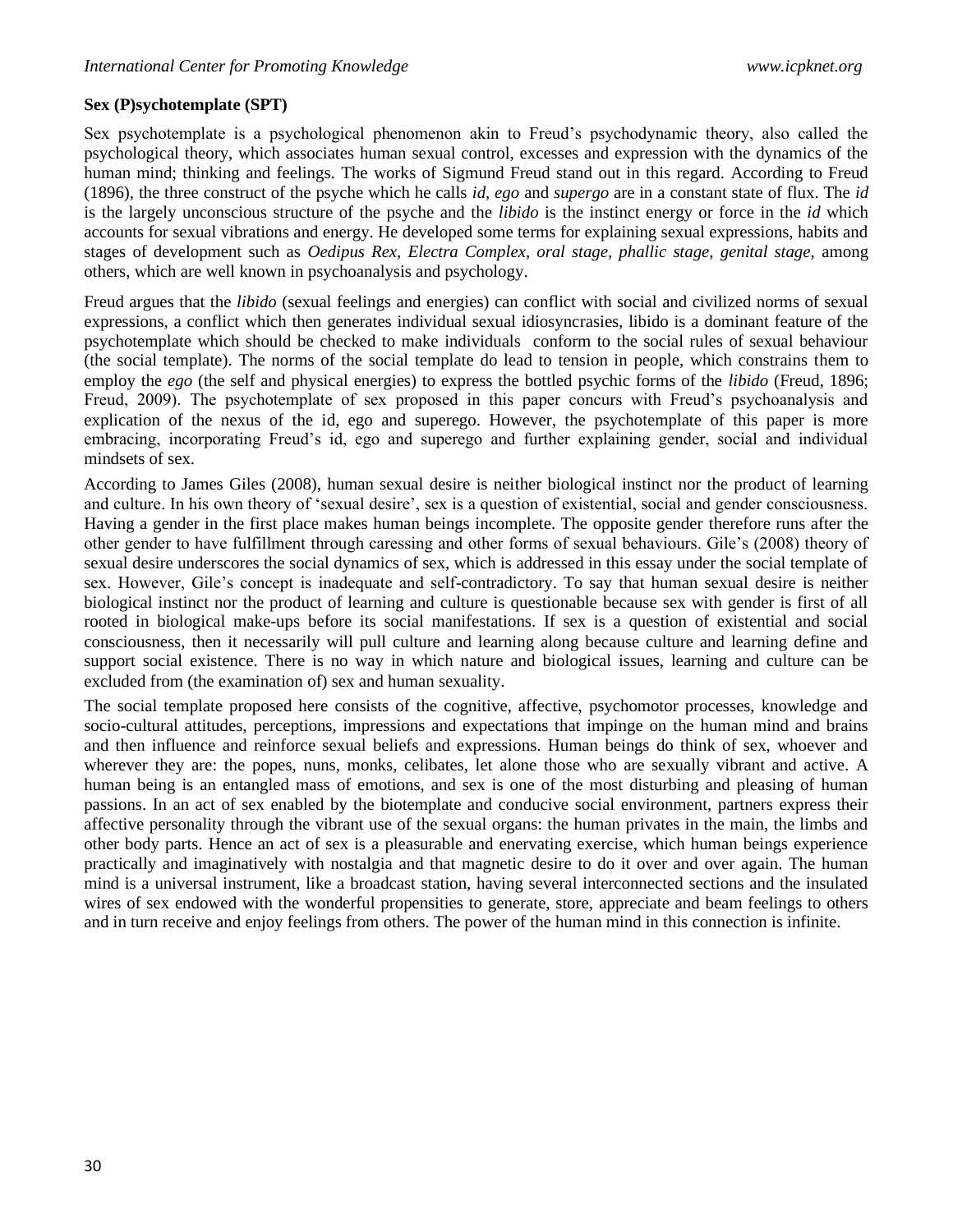

**Fig. 1: The Biosycosocial Templat es of Human Sexuality**



**Fig. 3: The Psychotemplate of Sex**

In addition, there is the important dimension of the psychology of sex and gender-sex psychology. The psychology of sex may be latent, dull, vibrant, active or hyperactive and it differs from individual to individual and gender to gender. The way women see sex and want to use it is different from the way men view sex and use it. The mind of men in relation to sex may be likened to the mind of a cat in relation to hunting for rats. A cat has that innate tendency to pursue and kill rats for consumption. Chasing and conquering rats gives a cat innate satisfaction. It is a cat's way of exhibiting its *catness.* If a cat has a palace filled to the brim of rats that it has killed or is domesticating for consumption, it stands sentinel to guard them, but if another rat appears and going its own way, the cat instinctively pounces on the rat. So is the way of men with women. It feeds a man's ego to have sex with women, particularly a beautiful one; and the more, the merrier. For this reason, a man goes the extra mile to woo, win and lay a woman. After the act, he could just walk away, or become detached or attached, depending on his initial motive and the *biosycosiocialendowment* of the woman involved. Biosycosocial endowment here means the physical looks, the social standing, orientation and aura of the woman (or man).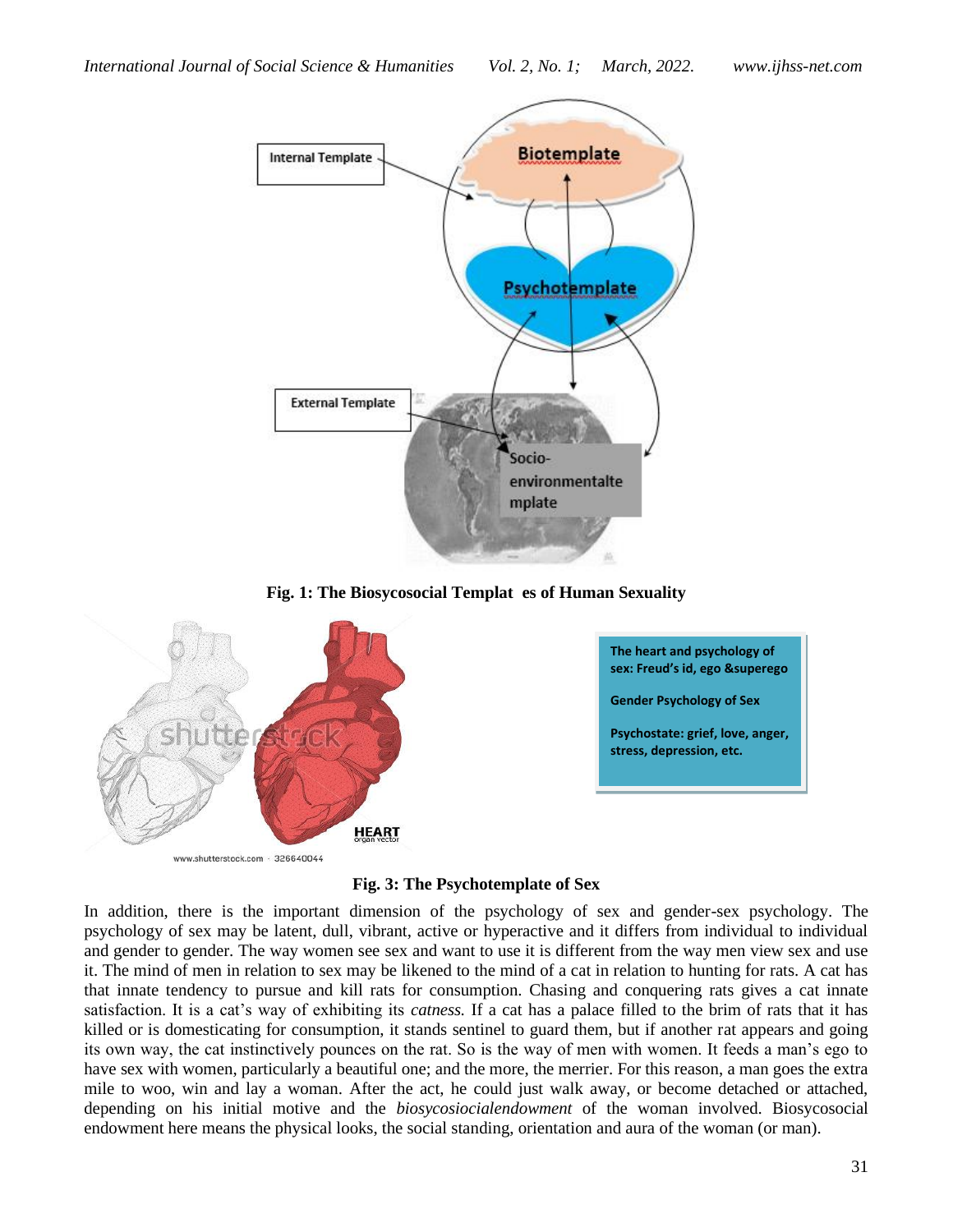On the other hand, women's sexual attitude is different. Most women (barring prostitutes who hunt or are hunted for sex for money) do not go after men for sex as a defining social habit in many cultures of the world, even though they do sometimes want it with some men. Besides, women are conscious of the sexual 'diplomacies' which society expect from them. They also are mindful of the (negative) effects of sex which in most cases they bear alone: unwanted pregnancy and its attendant pain and challenges, abortion and its side effects, rejection, heart break, etc. A combination of these levels of awareness informs women's psychology of sex. Women, therefore, tend to wait to be wooed, sometimes play or pretend to be very hard to get or at best, they give some subtle signals of willingness and desire, which prod men to start wooing them until they give in on the basis of a mutually beneficial unwritten social or sexual contract. At other times, women may run away from men who are chasing after them, if they sense danger or feel that they will not gain more than sex, or are not interested in the game and do not want them, in which case there is no biosycosocial compatibility and mutual attraction. Pretence is a major feature of the psychotemplate which both sexes display, as it suits the situation, to overcome or please each other.

Women also tend to use their sexuality to entertain as in music, dance and striptease (which is sociopsychological); or deploy it to solve serious problems that face them. When a predicament involves a woman and a man and she is pushed to a closed corner, she is tempted to offer sex to get out of the tight corner, or she becomes weak and pliant if asked to offer sex to overcome the predicament. For instance, if a male police officer arrests a beautiful young female offender for a serious crime that could send her to jail or the firing squad, the female offender could in that circumstance offer herself to the officer to dissolve the case perpetually, or if the police officer asks her for sex to absolve her, she will helplessly and happily give in to him. Crying, she could grab the officer and say: 'Please, help me, I can do anything for you, or with you to get me out of this mess... anything you want me to do!'

However, if it is the reverse, a beautiful young female police officer arresting a handsome young man for a crime, the offender would not suggest sleeping with the female police officer to absolve him of the crime. He would not grab the female officer and say: 'Please, help me, don't worry, I will sleep with you to get me out of this mess... anything at all!' However, if the female officer suggests it, which is unlikely, the man would grab the opportunity. So, the habit of using sex to get out of a predicament, which is associated more with women, is both social and psychological.

The other aspect of the psychology of sex is the harbouring of feelings that may either dampen or ignite sex. Such feelings as love, compatible aura, happiness, fulfilment, the satisfaction arising from wealth, on the one hand, and hatred, the sense of incompatibility, depression, poverty, the pangs of unemployment, etc., on the other hand, impinge on human sexual feelings and sexual expression. Certain individuals also bear what we may here describe as 'reversed sexual psychology', a compelling mindset to indulge in sexual habits such as homosexuality, lesbianism, paedophilia, rape, etc., which societyconsiders criminal, abnormal or questionable. Expressing the propensities of reversed sexual psychology later depends on enabling socio-environmental factors. These innate. psychological attitudes and social settings pave the way for the social and economic template in the nature and use of sex in society. The social attitudes then recursively reinforce psychological gender attitudes to sex.

# *Sex Social Template (SST)*

The ways people express their sexual attitudes and emotions are restricted or expanded by the *social spaces* in which they operate. In effect, sex has its social template, which can be divided into the following sub classes: (i) the cultural, ii) the religious, (iii) the socio-economic, (iv) the social environmental, and (v) the individual. The social template performs three major functions: sex as a social lubricant, sex with its socio-cultural trappings and sex as a socio-economic resource for social exchange. The social template with its sub-plates remains in a state of flux from generation to generation and society to society. Hence the way our forebears regarded and used sex is radically different from our regard for and use of sex today, as our posterity's regard and use of it will sharply differ or deviate from ours. Each new age adds a dimension, good or bad, to the social template of sex.

The social template of sex is not scientific in nature but idealised or standardised, mystified, suppressed and pushed underground as in religions and some ancient societies, overemphasised and celebrated it in the mass and social media, music, literary works, fine arts and popular cultures, as in the contemporary world. The overheating of the social template of sex unavoidably affects the psychological template, which then activates the biotemplate. The five subtemplates and the three functions of the social template of sex are elucidated below.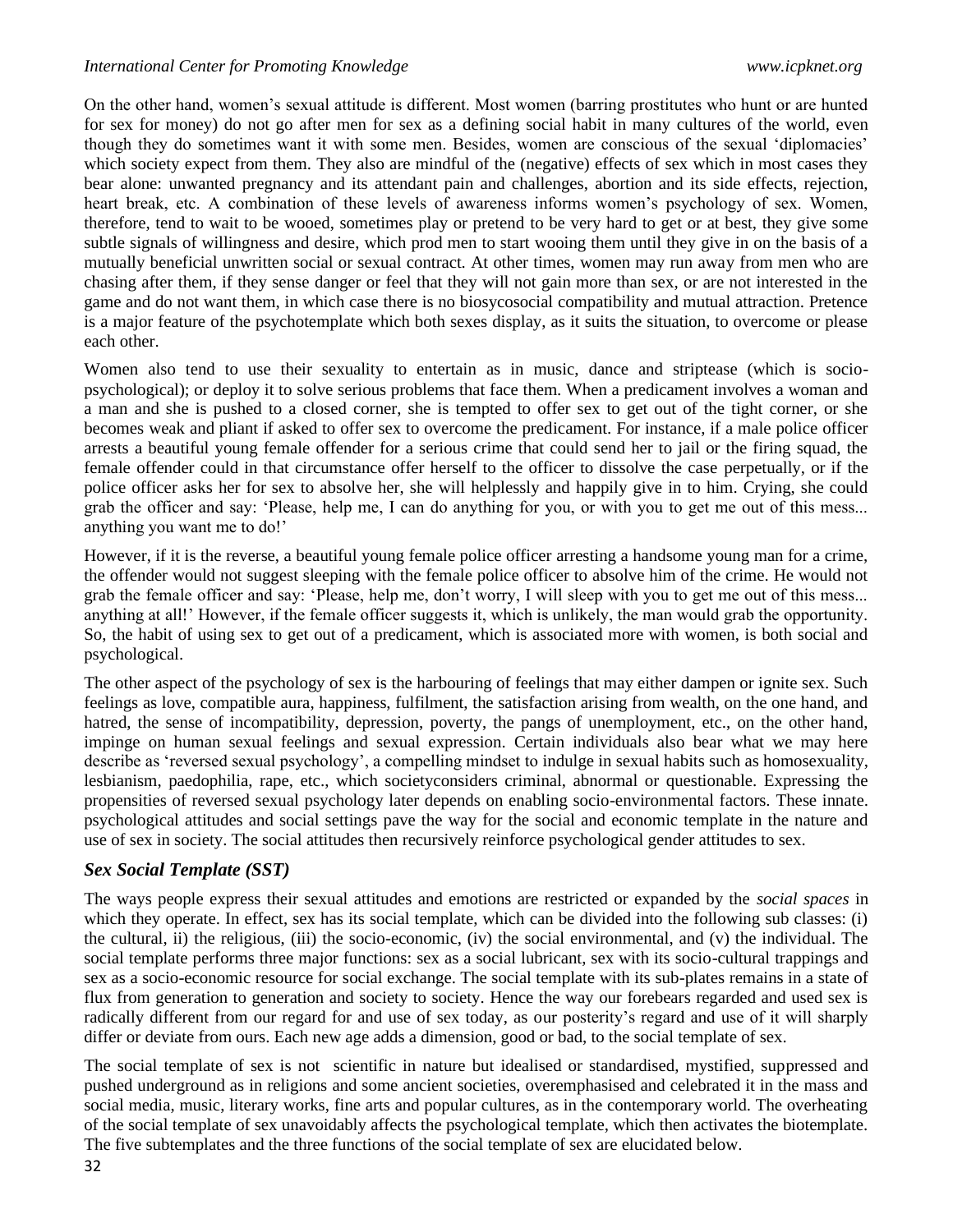

**Fig. 3: Sex Socio-Environmental Template**

Sex is a social way of life enabled by the basic *bio-psycho* template. As a social way of life, one can naturally, socially and physically get attracted to an opposite sex and if the environment is conducive, sexual intercourse will smoothly and pleasurably take place, ANYWHERE secret, (in a car, office, bathroom, orchard, hotel, etc.) with or without cash or material gains and strings attached. For humans, it is a socio-natural need, the only means of coming to the world. Even cloning and invitro-fertilisation are imperfect imitations of sexual reproduction. Apart from sex for reproduction, which is biological, sex with foreplays and *after-plays,* which are associated with it, lubricate and keep the social wheels rolling, nourishing emotional hunger. Being a psycho-social instrument, sex is then invested with cultural definitions, meanings, restrictions, taboos, etc., and also transferred to the 'stock market' of socio-economic exchange.

The social environment matters as well, for it impacts on sex at the macro and the micro levels. The macro level of the social environment is the larger environment of people, family members, peers, nature and weather. People influence people in sex and some weathers and seasons are known by experience to encourage sexual activities, e.g. night time, early hours of the morning, cold and festive season such as Valentine's Day and Christmas and some sex festivals in certain communities. The micro social environment is the smaller space between the two or more partners involved. Put a man and a woman together in a safe, secluded zone for a long time and they will start thinking of sex, either to do or not to do. If the bio template genome and psycho plug in them spark and magnet each other, they may have sex. The proximity of two mutually attracted opposite sexes does spark off sexual thoughts and intercourse, just as a certain conducive socio-natural setting or event can speedily ignite and facilitate sex between two individuals accidently or intentionally.

In all, the individual personality, profession and conviction are crucial to his/her sexual personality. Individuals react to or even defy their sex social template in three ways. These are normal compliance as most people do, total withdrawal, as Reverend Fathers and Sisters do, and total violation of the sex social code, as some men and women defy culture and tradition to indulge in adultery, lesbianism, incest, two and three-some: the act of having sex with two or more person at the same time; or as some men and women drug themselves to have sex, or as limelight and fame influence the sexual life of musicians, actors, actresses and television programme presenters indulge in open media romance and sex; as the ubiquity of the opposite sex in certain institutions and professions, like the university, military, prison, and nursing, etc. encourage such sexual abnormalities as harassment, homosexuality, and the rise of homosexuality today, etc.

Sexual expression in all human society is integrated into culture with religion, which is seen as the totality of a people's way of life. Every society inculcates sexual discipline or indecency into its members in one way or another, subtly or openly, and this differs from culture to culture. Some cultures teach their female members how to express themselves sexually and how to behave sexually before the opposite sex. Efik/Ibibio women from Cross River and Akwa-Ibom States of Nigeria are famous for their wonderful sexuality. The phrase 'Calabar girls' or 'Calabar women' is well known in Nigeria. Other Nigerian tribe girls and women fear and respect them for their sexual prowess. In Nigeria, 'Calabar girls' are usually cited as 'references and authorities' in the skilful art of handling men sexually.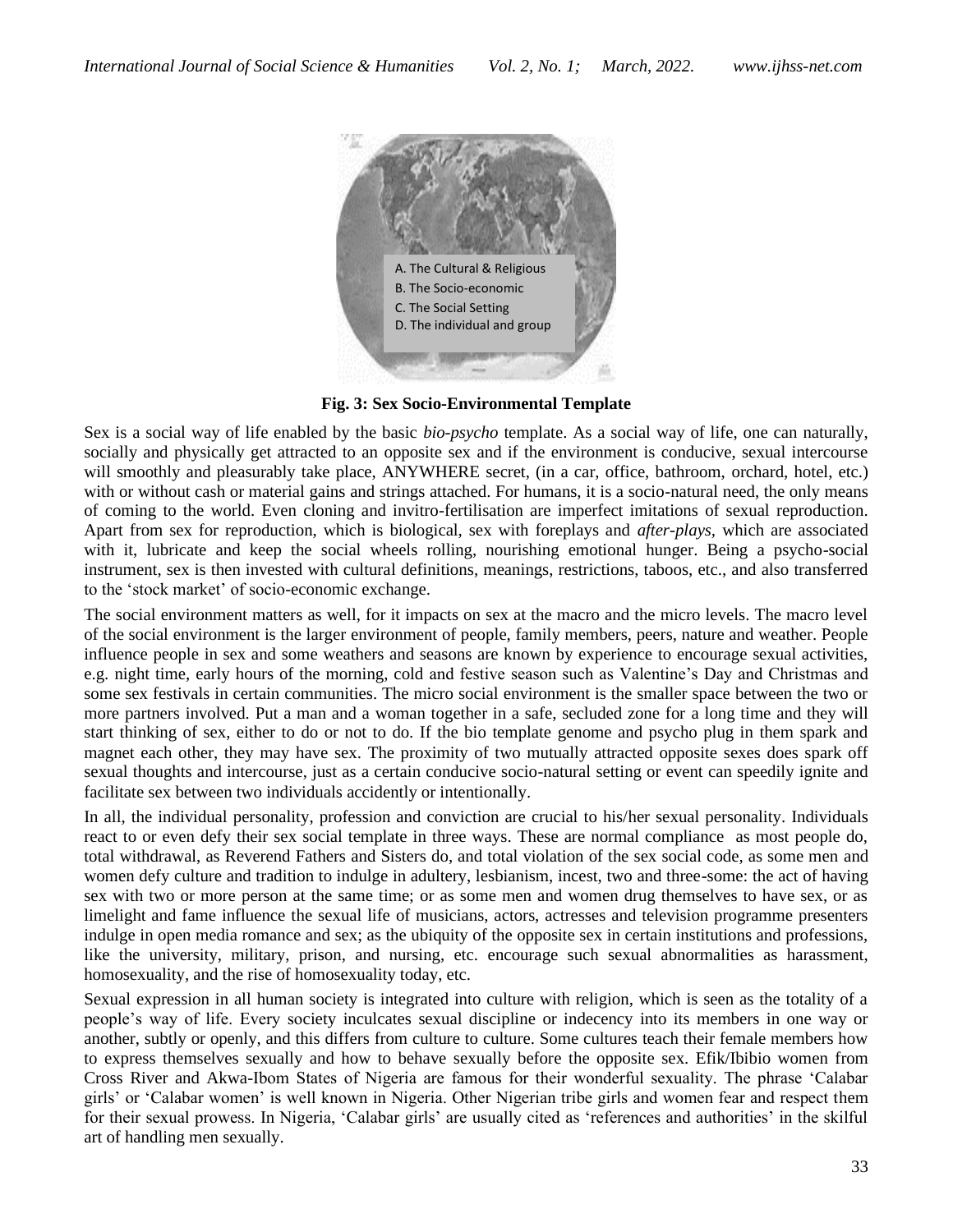A study of their sexual prowess shows that it is not biological or psychological or naturally given in their sexual biotemplate. Their prowess originates from their culture and sexual outlook. Sexual training of the girl child is part of their culture. From childhood, the girl child is trained and taught how to thrill men during sex. By the time the 'Calabar girl' so-called, grows up, skilful and pleasurable sexual performances have become a social part of her, and that creates the socio-cultural space in which she operates. A girl from another ethnic group who may be better endowed physically than the Calabar girl may not be able to perform like her because of the differences of socio-cultural space and training (Personal interviews with Efik/Ibibio women in 1997, also published in Ekundayo, 2010).

Furthermore, civilized human societies over the ages have come to identify and tag some sexual behaviours as normal and acceptable and some others as deviant, abnormal and unacceptable. The ones regarded as normal foster order and decorum in the society which believes in them. They are handed down as established sexual orders from generation to generation. For example, to marry, wed and have children are the norms which took humanity aeon to achieve. A man running after women is the norm, not sleeping with one's relations is a universal norm, tagging a woman (not a man) a whore or prostitute is just a norm, questionable though, paying bride price is the general norm in most societies; male infidelity is the more popular norm, among many others. Paedophilia, rape, incest, sodomy, lesbianism, masturbation, adultery, prostitution, etc are seen to be abnormal in many cultures of the world. However, the intensity of abhorrence of these sexual abnormalities differs from individual to individual and society to society.

Excluding paedophilia, rape (sodomy and crude lesbianism) which are morally objectionable and have been scientifically proved to be harmful, and so are discouraged and abhored in many cultures, some people may be ambivalent about incest, prostitution, masturbation and homosexuality; or define and restrict their meanings relative to their socio-cultural orientations. The habit or culture of criminalising and vilifying some of these sexual habits is based hugely on some socio-cultural and religious beliefs and limited knowledge of the social template, not on true science or nature. For instance, some have argued that that even though it may not be physically harmful, it has some negative psychological effects (Elkind and Weiner, 1978; Sherman, 1990). However, many other research findings assert that masturbation is harmless and beneficial (*BBC Handbook,* 1997*;*Planned Parenthood, 2018).

Incestis a major sexual abnormality that most cultures consider objectionable. In spite of the socio-cultural attitude to it, some people commit it deliberately or unintentionally. In certain cultures studied, some kind of incest is allowed and some abhorred. A brother cannot marry his sister, first cousins bearing the same surnames cannot marry each other, etc., in most cultures of the world, but distant and near relations from third cousins or great grandchildren may marry if they like each other and if approved by the families. The reality is that incest was a normal form of sex in the ages of savagery, barbarism and early civilisation. If we go back to our history and religious books, societies and cultures, we will find the events and instances of incest and family marriages of which many human beings dead and living are the products (Sources: Interviews 2001, with *His Royal Highness*, *PaOgunnubi*, 98 years, the Onibillo of Ibillo, Edo State; Engels, 1884).

However, at a point in human history and development, when human population exploded and people could marry from neighbouring families and settlements, sex with a relation became unattractive. Most people will not indulge in incest because it will degrade and pitch them against their family culture and tradition. Later in the age of civilisation, it was made a taboo. A major reason for outlawing incest was that it often led to 'arinfi' in Yoruba language, 'see-finish' in Nigerian Pidgin, and 'contempt' and 'disregard' in English. It was felt, and rightly so, that a daughter should honour her father, a son, his mother, and a sister her brother, and vice versa. Also, incest was outlawed to curb or prevent the spread and perpetuation of certain diseases in a family. Apart from these reasonable social grounds, there is nothing evil or unnatural in sex with a relation or a relative getting sexually attracted to another relative. In the social template, it has been outlawed, but the biological and natural template do not forbid sex with a relation. However, individuals must follow their mind, culture and religion in these issues.

Conflicts usually arise between the libido of the biotemplate and the rules of the social template or between individual sexual idiosyncrasies and the rules and regulations of the social template. The human sex biotemplate and nature do not recognize the rules of the social template such as incest, adultery, fornication, rape, etc. Only the socio-cultural and psychological template may recognize and discourage them. For example, if you blind-fold a brother and a sister, strip them naked and put them in a hideout to have foreplay and sex, the nature in them and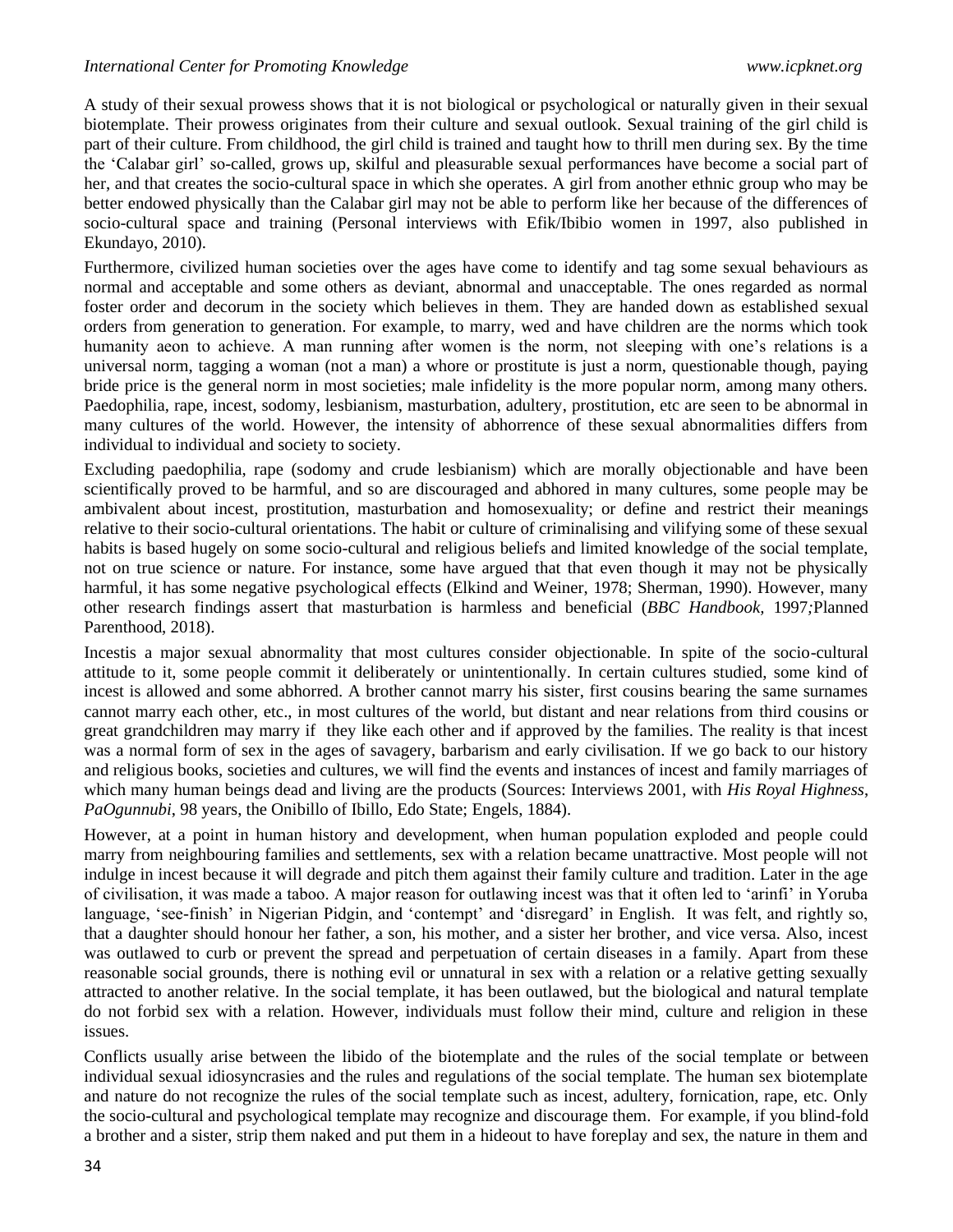their sexual biotemplates will not recognize and respect their blood ties. There will be arousal and turgidity and sexual intercourse, and very well. If the sister is fertile, she could become pregnant because nature and the biotemplate do not discriminate or stop a sister's ovum and a brother's spermatozoon from coming together. If thereafter you separate them, they may not know and nothing harmful may happen to them as a result. But if two years later you bring them together to reveal what happened, showing them the product of their sexual union, their social template of sex will constrain them to feel bad about it and remember something called incest, which has been inscribed and repeated over time on their sex psycho-social templates.

Infidelity is another instance of socio-cultural orientation to sex. In most societies, for instance, particularly most African societies, women in marriage are forbidden or not free to have extra-marital affairs even though their husbands do so with impunity. Although they do sometimes have the feelings and urge to have sex with other men, women are socio-culturally constrained or prevented from doing it, sometimes under an oath and a curse, as in *esemo* in Isoko, Delta State of Nigeria; or under *magun,* a deadly charm that some Yoruba men put on their wives to scare men away or make any man who has sex with them fall ill, get glued to her permanently, or even drop dead after the act of sex. In some other cultures in Nigeria before the modern times, a woman who committed adultery would be thoroughly humiliated. She could be stripped naked and paraded round the community with all sorts of disgusting objects hung on her nudity. These questionable obnoxious cultures of the social template as well as the divorce and the alienation that follows a woman's act of adultery made women to be faithful, willy-nilly, to their husbands. Above all, most men, as a strict social rule, respect and will not chase married women in Africa, as they would chase spinsters. Such a limited socio-cultural space prevents a woman from expressing her feelings and pursuing her natural sexual urge in her sex *bio-psycho* templates.

Despite this socio-cultural inhibition, some married women still secretly break the barriers to indulge in extramarital sex. So long as they are not exposed, there will be peace and harmony at home. Their husbands yet sleep with them and still have orgasms irrespective of the fact that their wives have been laid by some other men. However, on the day that the secret extra-marital sex is exposed, hell may be let loose. The question, therefore, is what really is the harmful issue? Is it the act that was not revealed all along or the knowledge of the act which is rendered hurting or hurtful by the socio-cultural orientation of the husbands and wives?

There are some societies in Nigeria whose men were once famous for a generous culture of entertaining visiting male friends with their wives. Accordingly, a man in that culture could order his wife to pass the night with his visiting friend! In some communities of the Eastern and Western parts of Nigeria, 'mutual adultery' is subtly permitted or overlooked when discovered, a situation in which a partner condones extra-marital relationships by his/her partner. In such societies, adultery is no big deal. Gradually, human society my degenerate or develop to a level in which men will be able to accept and endure married women's infidelity as married women now helplessly endure married men's infidelity. That will be a new order which may stabilise heterosexuality or create new problems for future humanity to start fighting to reverse. The sexual attainment of an age never lasts forever.

Where some people find themselves in a socio-cultural space which considers some acts of sex as debaucheries, such an individual is logically bound to check, suppress or kill the thoughts and urge for the sexual acts in his/her biosycotemplate. The interplay of sexual emotions, the restrictions and freedom that society imposes on sex invariably determine how human beings express themselves sexually. The physical sexual manifestations are then called different names and seen as either deviant or normal. The social template of sex is not fixed and inviolable; it changes from age to age and varies from place to place. Some of the sexual superstitions and taboos that we hold dear will become irrelevant in the future of higher knowledge, development and promiscuity, just as our generation has rendered some of our forebears' sexual beliefs nugatory.

On the social plane, therefore, sex is an effective lubricant of heterosexual interaction, an adhesive that binds two minds and emotions in a social union. It is a master key which opens the padlocks of the human mind, personal and social barricades. Social experts like Sussan Sprecher and Kathleen McKinney (1993) and Nikole Allen (2011) identify sexual relations to be one way of fulfilling intimacy needs. So, human beings use the sex key to unlock chains and gates and then penetrate the inner beings of people to achieve an aim, sustain friendship and build bridges of interpersonal relationship, or to devastate an existing order. Sex is *interactional diplomacy* in human society. In most modern societies, it is men who put value on sex and go after it as if social life were absolutely meaningless without having sex. Men are almost always ready to do anything within their power to overcome a woman and lay her.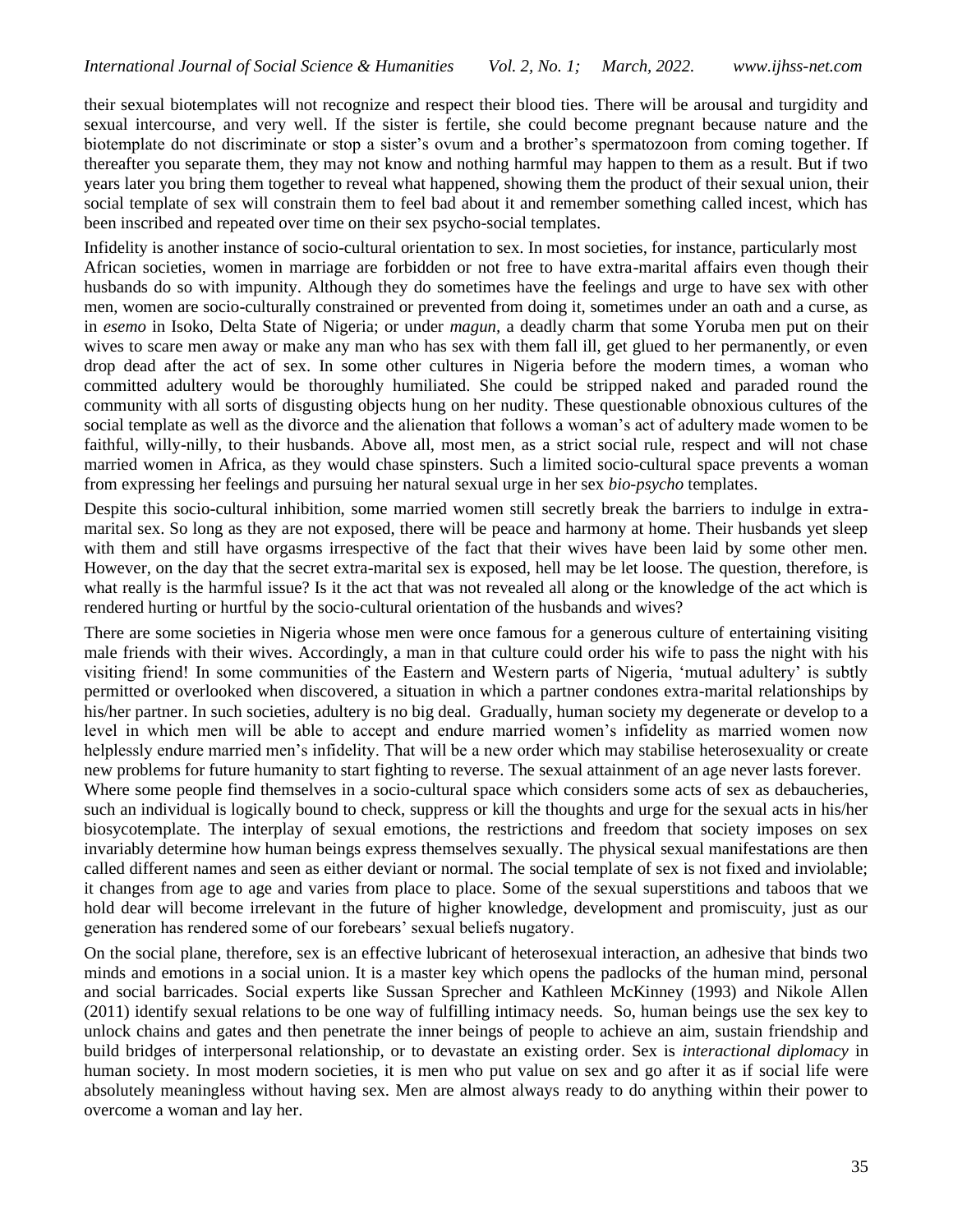Arising from this natural psycho-sexual dynamism of the male folk, the presence of a desired woman in a social setting stimulates libido or concupiscence. To satisfy the libido and achieve socio-psychological satisfaction, a man would do what is natural, normal and sometimes abnormal to have a woman, like begging, praising, flattery, coaxing, coercing, intimidating, compromising principles, cheapening himself and violating rules and regulations. Against this background, women then put price-and-value tags on their sexuality. Consequently, female sexuality assumes the status of a commercial or economic 'product', 'goods' or 'resource' or 'service' that is sold openly to earn a living; what is called prostitution; or exchanged for another benefit of whatever nature in other forms of permitted and/or permissive sexual connections: *girl-boy friendship*, *courtship, lesbianism, marriage,* among others.

This is why Nigerians coined and use *bottom power*, a term that succinctly captures the essence of the three templates of sex, which is at times so effectively deployed to subjugate the socio-psyche of the opposite sex. Although no formal intellectual efforts have been made to expound this apt concept of *bottom power* to the status of a theory, the coinage and concept is popular, used daily in Nigerian socio-political, heterosexual and literary discourses. The term itself is both denotative and connotative. 'Bottom' is a euphemism that connotes the lower biological part or template of the body where the major sex organs are located (the buttocks and the others). 'Power' refers to its ability, use and influence, which is social. Nigerians use bottom power to denote (i) the use of the alluring power of sex to influence and manipulate people in both positive and negative ways, and (ii) womankind habit of using sex to make money, achieve certain results, and turn situations around to their favours. A mention of the word bottom power invokes several images of sex, sex organs, feelings and socio-economic exchange in the mind of a typical Nigerian, and this also makes it psychological. Universally, bottom poweris used in socio-economic relations, politics, music, literature, education, the military, banking sector, interpersonal connections, international relations, espionages, criminal investigation, war and business.

### *Conclusion*

The essay examined the universal lure of bottom power and human sexuality and established that sex is a very potent instrument that human beings expediently use in all spheres of life to achieve an objective, facilitate and expedite merited and unmerited promotions, win elections, retain official positions, change the cause of events, get rich and influential, pervert justice, blackmail an opponent, get higher scores in examination, create and settle confusion all over the world. These kind of sexual activities often take place secretly, but the rewards and positive results manifest openly (such as 'good cash,' small and huge gift items, higher scores and grading in examination, promotion, appointment, victory in a court case, acquittal from an offence committed, withdrawal of punishment, etc.) for the one who offered the sex. Nigerians call it bottom power. Sometimes, the secret may get leaked and lead to a sex scandal, as it has happened to world grade-one presidents and leaders, political office holders, lecturers in some universities, in the world of business, in the media, the military, *Nollywood (*Nigeria*)*, Hollywood (America), *Bollywood (*India*)*, family and friendship ties, etc.

It is impossible to eliminate the use of bottom power in human society because the power of the bottom defeats most human beings. However, it can be controlled through the social template. The use of bottom power has consequences, the good, the bad and the gory. When it becomes exposed, it may generate a sensational scandal, creating a productive ground for blackmail, court cases, imprisonment and death. Another sad side of the use of bottom power for society is that merit and efficiency are often dealt a great blow. Where bottom power thrives, mediocrity leads while merit and quality take the back seat and suffer. In the midst of the mix grill and sociosexual hotchpotch, individuals and societies should be left to follow their minds, cultures and religions, or disobey them and enjoy and suffer the consequences. Advanced nations have no moral rights to impose their sexual practices and beliefs on less powerful nations through invidious shuttle and diplomacy. Every age and society takes sex to its level of knowledge, philosophy, awareness, perversion and decorum and then posterity emerges to correct or even exacerbate them.

# *References*

- Allen, Nikole. (2011). "Healthy vs. Unhealthy Relationships." Departments of Washington.edu. Retrieved June 4, 2011 (/hhpccweb/articledetail.php?...376).
- Baumester, Roy. F., & KathleenVohs, D. (2004). "Sexual Economics: Sex as Female Resource forSocial Exchange in Heterosexual Interactions."*Personality and Social Psychology Review* 8(4): 339–363.